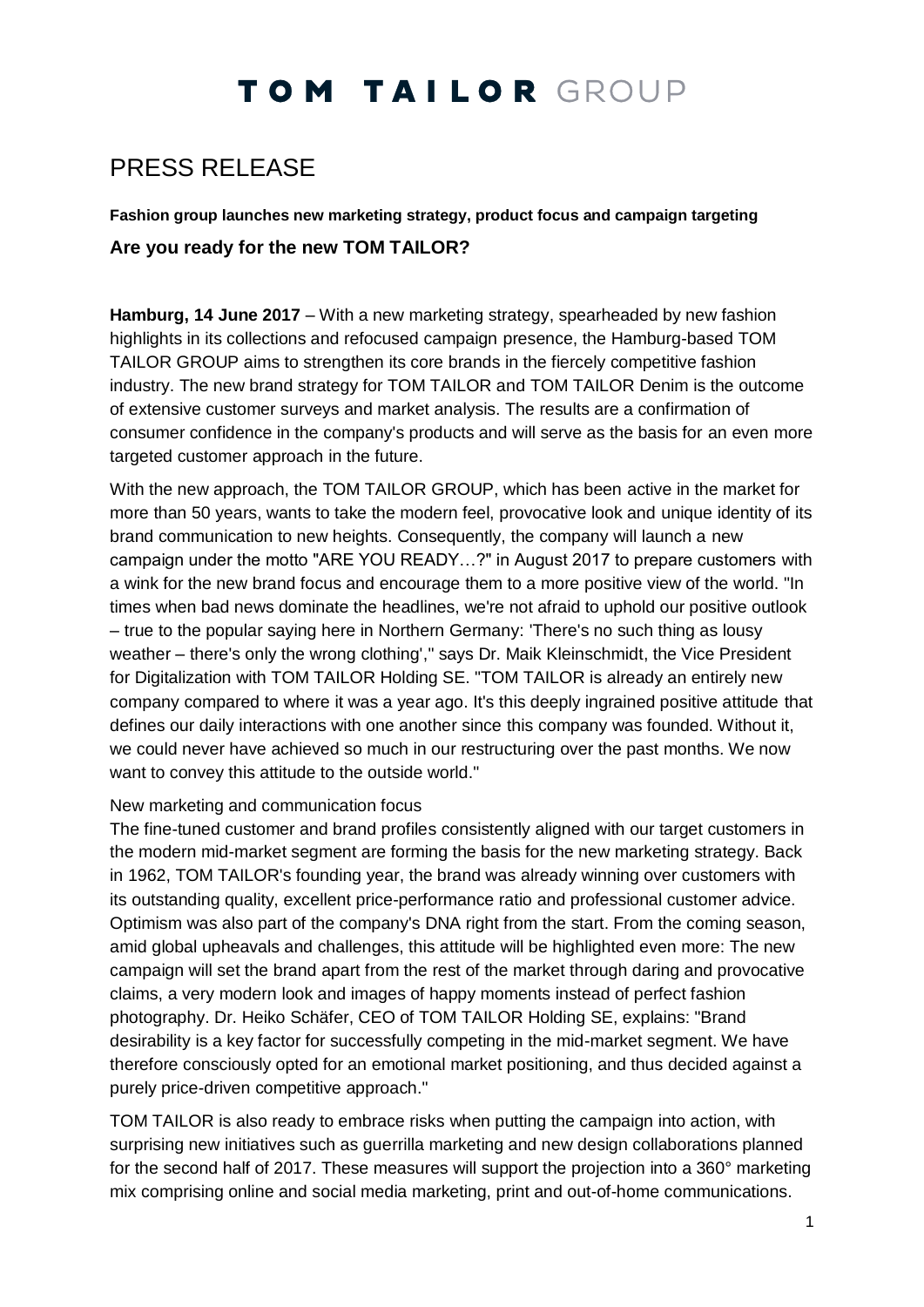# TOM TAILOR GROUP

The new fall/winter collections, which will be presented in the campaign from the end of August 2017, will skilfully blend current trends with individual styling and will transport the company's optimistic attitude with cheerful details.

### Additional resources through capital increase

"We are already much further along with our RESET cost and process optimization program than we originally planned a year ago. We want to utilize this momentum to usher in phase two 'the prudent development of growth initiatives' " says Thomas Dressendörfer, CFO of TOM TAILOR Holding SE. On June 6, 2017, the management team of TOM TAILOR Holding SE therefore passed a resolution – approved by the supervisory board – to utilize the existing approved capital to carry out a capital increase of EUR 9,865,423 against cash contributions. The company expects the capital increase to generate net proceeds of approximately EUR 61.2 million. It intends to use the bulk of that amount for investments, mainly to strengthen the TOM TAILOR and TOM TAILOR Denim brands and later the BONITA brand, to upgrade its IT hard- and software, for e-commerce and omnichannel capabilities, and for store refurbishments. In addition, the company wishes to strengthen the Group's equity ratio, to gain scope for meeting KPI targets. The remainder of the proceeds will be used for general business purposes. Thomas Dressendörfer explains: "We will complete the capital increase at the end of this week. With a clear majority of the investors supporting this move, we are very satisfied with the progress. We are fully confident that all of the new shares will be placed."

The new TOM TAILOR 2017 Fall/Winter collections will be available in TOM TAILOR stores, through retailers and in the e-shop at [www.tom-tailor.de](http://www.tom-tailor.de/) from August 2017.

The creative agency supporting the strategy is loved gmbh in Hamburg.